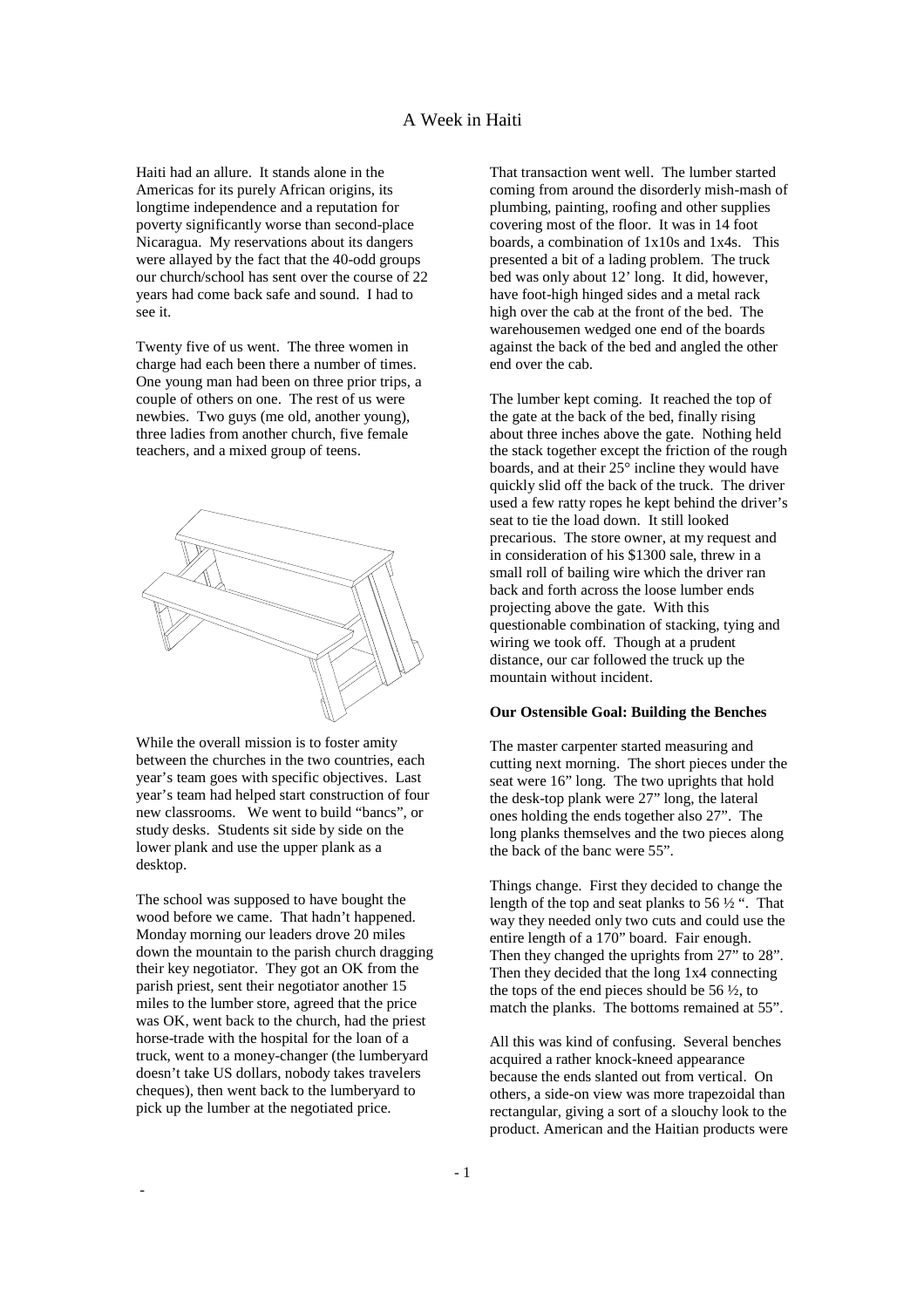equally flawed. The master carpenter wasn't bothered enough to fix his own errors or call ours to our attention.

All the wood pieces were just short of 1" thick. It would have been a great job for 6d nails, which measure about  $1\frac{3}{4}$ " What we bought, whether because that was all they had or just because, were 8d, which measure 2 ½". Every nail used to connect the cross-members in the end pieces stuck out ¾" and had to be pounded down. There was no standard approach. Although we could sink them deeper by pounding them with the grain, half the time they went across the grain in such a way that their little tips stuck out where they could snag a stocking. Nor was there a standard as to whether the bent ends went on the outside where they would show or the inside where they would catch the kids' feet.

While the bench seats are parallel to the ground, the desktops slope enough that a pencil laid sidewise would roll into the kid's lap. The angle is probably more natural for writing. In any case, the two upright pieces that support the top plank have to be sawed at an angle and the back one winds up a bit longer than the front one. The approach was to cut both pieces at 28", nail the end together, lay a straight edge across both uprights in the finished piece and saw again to get the angle. Most of the time – some of the later benches assembled by the Haitian workmen wound up with flat desktops because they omitted the second cut.

The master carpenter had a serviceable saw, hammer and carpenter's square. Ours were the only tape measures and the only carpenter's square with inch markings. Their technique was to figure out which lengths they were going to cut and start measuring from the end of the board. Measure 27", mark, draw a perpendicular line with the square. Measure 27" from that mark for the next one, and so on. Occasionally they would mark at 27" and 54". They never hit 81"… from 54 on they always measured from the previous mark, never by multiples of the length they were cutting. They kept a rough tally of how many of each length they had and cut what the nail pounders said they needed.

A funny thing happened with the sawing. This year for the first time they used a power saw driven by a generator. Their term for it, a "Delco", caused a bit of confusion. For what it's

-

worth they think that Honda makes the best "Delcos".

In any case they turned the Delco off for lunch to save gas and they couldn't get it started again. Big problem. They worked at it all afternoon, never mind my suggestion that we had four hand saws among us and ample labor to use them. The plan that evolved was either to have a Delco expert come out from town or send the Delco in next morning. When neither happened I cut the Gordian knot by picking up a hand saw and cutting some of the previously marked pieces. It takes maybe 2 minutes to cut a 1x10. Somewhat chagrined by my tolerable skill as a sawyer, they turned to and showed me they were better. They were, by maybe 20%. In any case the nail pounders were soon back in business and the Delco was silent for the rest of our stay.

By the end of the week we had our 50 benches made. There was enough wood left over for the Haitians to make 3 church pews. Characteristically, one had a seat of 3 1x4s chock-a-block, another two widely spaced 1x4s and the third three widely spaced.

A moderately skilled American carpenter would have done a few things differently. He would have started with a design. He would have figured the lengths of wood required for the project and figured how to cut the boards with the least amount of waste. He would have cut the angles on the uprights in the first place to avoid the second cut. He would have bought the right length of nails or in an absolute pinch used pliers to cut the 8d nails down to  $1\frac{3}{4}$  rather than pound the ends down. He would have bought maybe 5% excess material instead of 20%. To him the uniform result would have been aesthetically more pleasing. From a practical perspective he would spend less on materials and the students wouldn't risk getting cut by the nails.

Haiti is vastly different from the US. Many in both countries judge the Haitian situation to be worse than the American, as a consequence of which American institutions and individuals expend a great many resources attempting to improve the Haitian condition. By consensus on both sides they have little to show for it. The question of why is a significant one. I'm going to push the incredibly short lever of this weeklong project in Haiti against the fulcrum of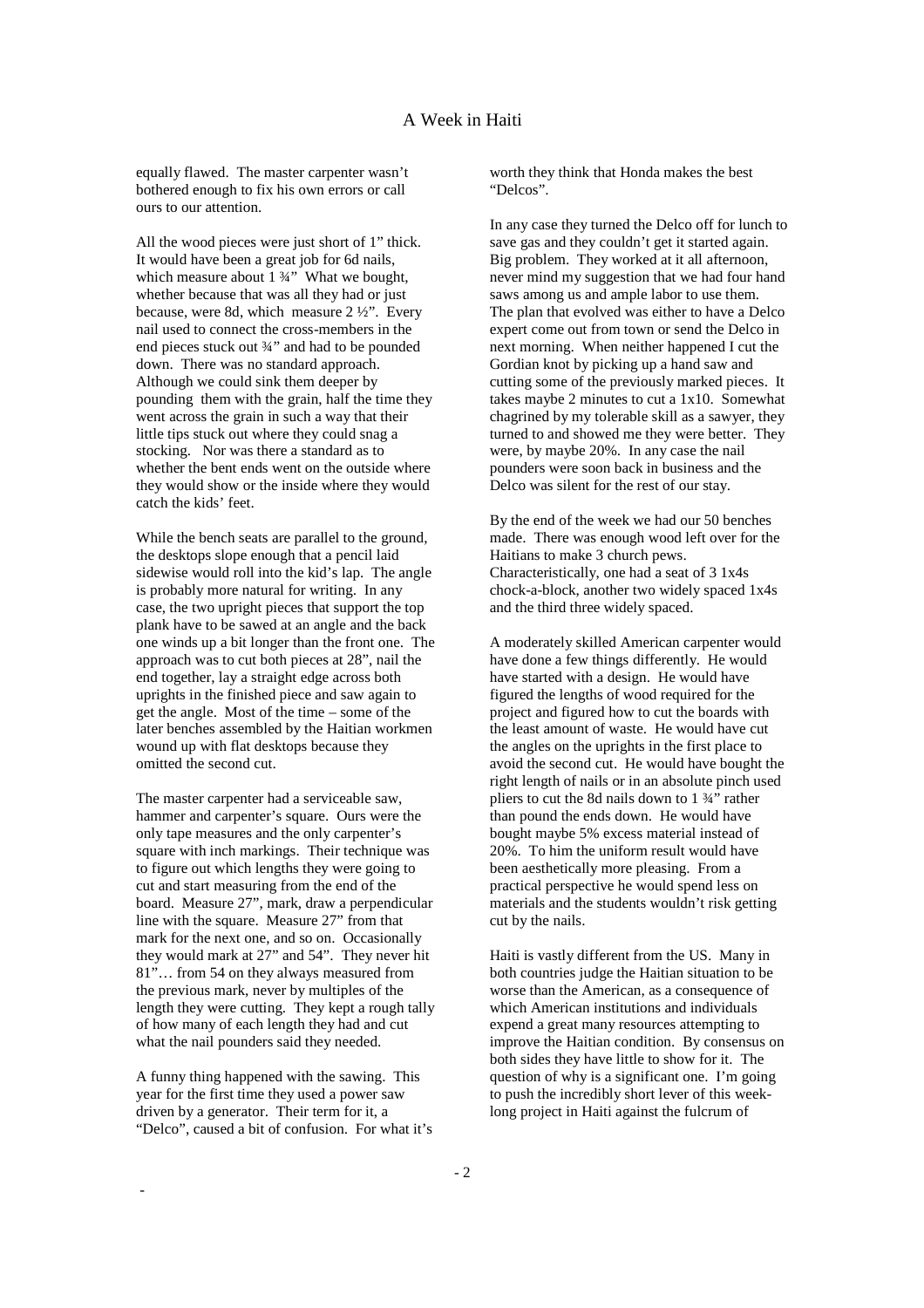lifetime experience to make some sweeping generalizations.

#### **Agendas?**

The benches represent agendas within agendas. Education is high on the American agenda. The belief is that widespread education will equip Haitians with skills that have value on the world market. The theory is that with more education they can and will make something of themselves in their own country, and as a consequence improve the country itself. Doing good for its own sake is the raison d'être of social and religious organizations, making Haiti an attractive target because so much appears to need to be done.

The Haitians had several agendas for the benches. The schools, which despite their church ties are for-profit ventures, will benefit their owners by enrolling more students. The Episcopal Church benefits by virtue of its association with the good cause of education and the fact that it controls this American largesse. The carpenters were paid for their work.

One has to wonder who benefited from the Delco fiasco. Suppose we hadn't persevered with the hand saws and a good part of that \$1,300 worth of lumber had sat unused until we left? Would it ever have found its way into benches, or would it have found its way back to market?

We used a Haitian from the church community to negotiate for the lumber, on the theory that the merchant would not have given us a fair price if he saw a white face or American dollars. We incidentally had to go through a money-changer he knew. He surely gained some prestige from the transaction. Was there any more tangible benefit?

The American presence brought a lot of employment. We hired four guardians to keep people out of the church area where we slept and kept our stuff. They were very accommodating, washing our clothes and dishes and hauling bathwater for us. They also did well both asking favors of us and accepting the shirts, tools and such that we offered them. The five women who cooked dinners for us made out well, though probably not as well.

The American presence gives power to both "Pêre" G, the lay leader of the community and

-

Pêre D the priest in the parish town of Léogâne 20 miles distant. Who benefits most is an ongoing tussle. The activist new Pêre D is gradually wrestling power from G. G, who runs a pharmacy, gift shop, bar, and who knows what else in the community, is surely getting a markup on the food and sodas he sells to the team. Plus of course the items he begs off team members with sob stories whispered into your ear as he pulls you aside. From me he got a fanny pack and perhaps \$5 for some sodas I never collected from him.

## **The Hustle**

Money flows only one way through the semipermeable membrane separating American from Haitian culture. From the guilty pressure of abundance on our side to the ample vacuum of poverty on theirs, through many different avenues. The crudest hustle is "Hey You. Give me one dolla" (mountains) to "Hey You, give me ten dolla" (city). Everybody is selling something. Keychains, carved soapstone, voodoo masks, wooden Madonna-and-child statuettes. Bright colored naïve paintings. None of it costs much, but none of it worth much either. The proportion is bad, execution haphazard, finish is so-so, and the items are dirty and shopworn from having been shoved in so many tourist faces. It is inconceivable that they could make as much as a dollar a day selling that stuff, but it probably beats the alternative of doing absolutely nothing, which seems to occupy a good many of their fellows.

There are better hustles. The most lucrative aim at the softest parts of American sensibilities, education and medicine. "Myen gen ti pwoblem" it starts. I have a small problem. (a) I need money for books for school, (b) I had to drop out of school when my  $4<sup>th</sup>$  younger brother started because my father does not have enough to pay for everybody, (c) my father is dead and can't send me to school, (d) Miss Getty who was giving me a scholarship hasn't sent money this year, (e) I am out of notebooks and have nothing to write on, (f) I don't have any shoes to wear to school in the rainy season. And so on. The medical issues are (a) my grandfather needs to see an eye doctor. Oh, no need to send him to the clinic, just give me the \$15. (b) I have headaches all the time and can't work. (c) I'm having a baby and can't work. The sad facts are that most of these stories are probable, it would be hard to sort the true from the false, and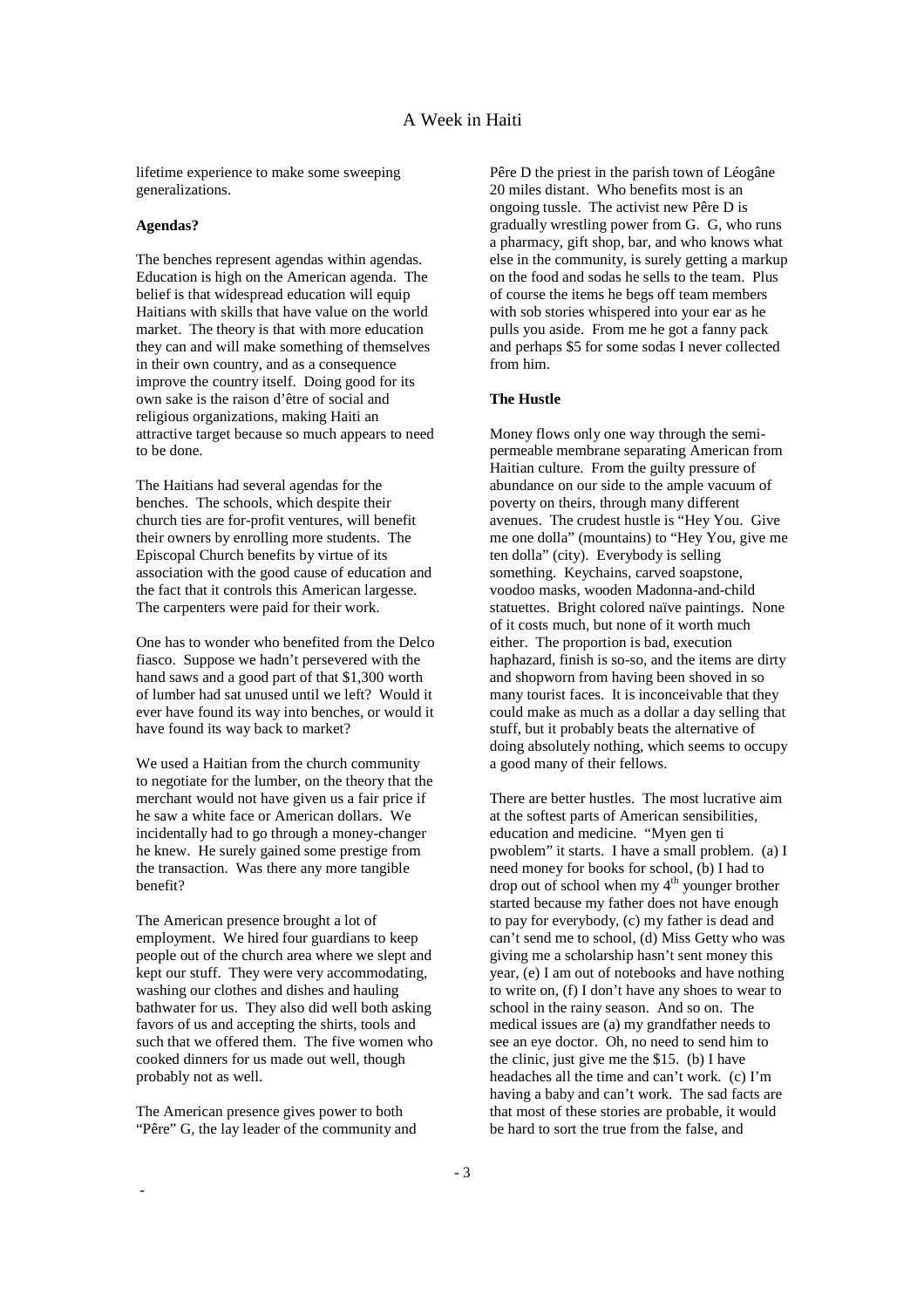impossible to answer every need. After a while one is exhausted, with an immense wish that the culture included the pride not to beg. Sadly, however, begging pays.

### **Arrival**

The small community of St. E is defined by its church. It was packed as we arrived. Two rows of probably 15 pews each holding ten people, with more around the edges and back and a big choir up front. A few hundred people in a building maybe 50 x 100 feet. The music carried the service. French gospel hymns, a few with familiar tunes, sung by brassy sopranos backed by rich basses with a baritone singing harmony. Verse after verse, and the whole congregation seemed to know every one by heart. G's sermon, in Creole, was short and simple, as was the liturgy itself.

I had been studying Creole from a 5-page cheat sheet before the trip. It is a marvel of simplicity, stringing together the richness of the French vocabulary with the simplicity of African syntax. No genders, no conjugations. Those 5 pages prepared me for rudimentary conversation with anybody. More significantly, the similarity of the vocabularies makes it easy for Haitians to learn French. That being their first subject, it was fairly easy to converse with anyone with even a couple of years' schooling.

#### **A bit of History**

-

Aping the success of the Portuguese in Brazil and the English in North America, the French developed a slave-based plantation economy on Haiti in the  $18<sup>th</sup>$  century. "The Pearl of the Antilles" was their richest colony. Their grasp loosened by the Revolution and the Napoleonic wars, however, the French succumbed to the slave revolt that resulted in independence in 1804. The thin veneer of French culture was largely extinguished with the slaughter of the planters who had not managed to flee.

Haiti was ruled by a succession of strong men reminiscent of the kings and chiefs of their native lands. The major difference appears to be the lack of tribalism; slavery had turned them into a West African melting pot. Early efforts to imitate the American and French revolutionaries in establishing governmental institutions and systems of education quickly failed. The primary curb on despotism was a want of the

institutions needed to project power compounded by constant competition from other would-be despots. Most of the half-million inhabitants fell back onto a life of subsistence agriculture similar to what they had known in Africa. The land was rich and they prospered, growing to two million people by World War I and 7 million today. This despite ample mortality, ample emigration and almost no immigration.

### **Life on the Mountain**

Rural life such as that of St. E shows the Haitian people in far the best light. The people are handsome, healthy, charming, humorous, and generous. They raise children with lots of love and attention in stable families. Nobody smokes and they drink only rarely. They don't curse or shout. The children help and obey their parents.

The agricultural life demands consistent but not overwhelming work. The steep mountainsides of soft sandy stone are carved into terraces, with peanuts, beans and other legumes on top, corn and manioc in the pockets. Squash, bananas and a large variety of fruit, timber and firewood trees are dotted over the hillsides and in the steep draws cut by rainwater. They are out all day planting, hoeing, harvesting and tending the cattle, goats and pigs that are tied up here and there where forage is available.

The staple food is rice and beans (they call them black peas) as in almost all Caribbean countries. Beyond that is a good variety of other legumes, starches (manioc, potatoes, corn, plantain), squashes and an abundance of fruits reminiscent of the Garden of Eden. Fish brought to market from the nearby shores supplements the chicken, goat, beef and pork raised on the mountain itself. There are no fat people and equally no emaciated people. There are a handful of quite old people.

Rural houses grow a room at a time. There may be two or three of them, perhaps 10'x15' each. The traditional log-and-chink construction is giving way in places to concrete; palm thatch roofs to corrugated steel. Wooden houses are built around their door and window frames, the only construction members in which the straight lines of milled lumber are an operational necessity. Though an adz reduces other building timbers from round to somewhat rectangular they retain whatever longitudinal curves came with the tree. The result is a delightfully wavy, irregular construct that looks far less substantial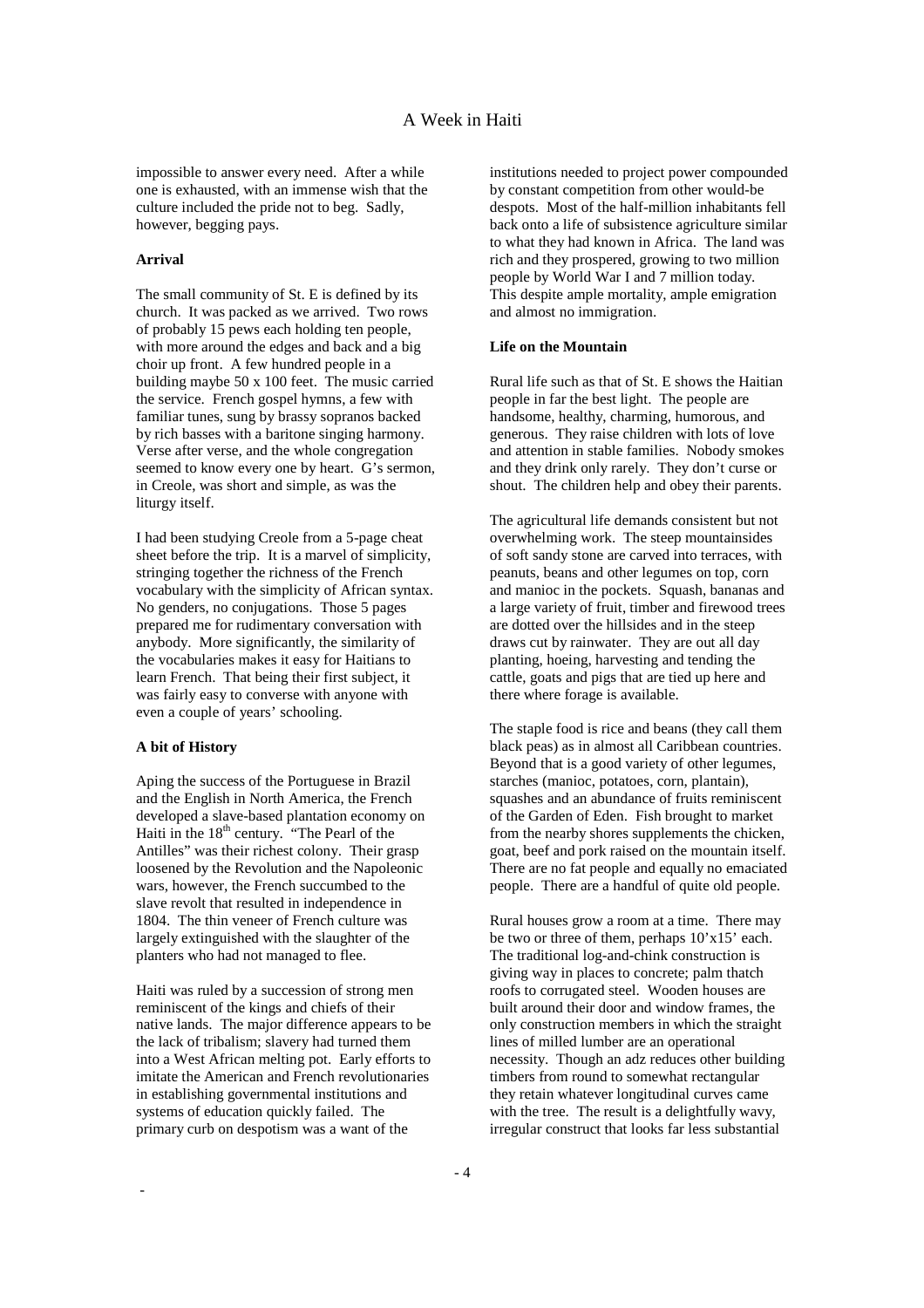than it is. The houses I saw are about the same size as those in rural Nicaragua and even Portugal.

A mountaintop location certainly aids health and sanitation. A paucity of standing water deters breeding mosquitoes and a constant breeze makes it hard for the bugs to land on you. Pure drinkable water gushes from artesian wells in the hillsides and cisterns collect enough rainwater for bathing and washing. Add the deep, deep outhouses that were introduced by outside sanitation experts and it makes for a fairly disease-free life. The people are on average almost as tall as Americans and certainly more slender and fit.

## **Work**

-

People spend huge amounts of time just standing around. Buyers loiter in the marketplace just talking. Sellers are almost as idle. They will spend a morning sitting on the muddy roadside with perhaps a dozen pineapples or a couple of bunches of bananas to sell. A crowd will gather to gawk, hawk and beg wherever they encounter blancs (whites). Accidents draw throngs of every kind of people except policemen.

Productivity, as we might put it, is not terribly high in the service sector. The tire repair specialists are all clustered together at the intersection of the coast and mountain highways. Each has a jack, a lug wrench, a compressor and a motley collection of bald truck and auto tires. They talk idly with each other as they wait for the occasional customer to come by. Vendors in the ubiquitous Pêre Eternel (Eternal Father) lottery kiosks are hardly any more busy. Even the businesses that seem most western in style and organization, gas stations, seem overmanned and underbusy.

Not content to do one thing badly, the adventuresome often do several things badly. Stores offer an eclectic combination of cosmetics, trinkets, beer, sodas and drugs. Not much selection but a huge range. We met every combination of tap-tap (jitney) driver / hospital worker / schoolteacher / merchant / artist. The only people who seemed to stick to one trade were the farmers and carpenter/cabinet maker/coffin makers. In justice, their cabinetry and furniture work is much finer than their "banc" work. Almost export quality, if you like the full-bodied rustic style of Gauguin. Strength in artistry balances their weaknesses in design and function.

On Monday we drove 20 miles to get bread at a small street market in Léogâne. There we found a half dozen vendors side by side selling the same kind of bread. Like the cluster of tirerepair businesses at the intersection for the mountain. Wouldn't it make more sense to locate businesses where the customers are? The arrangement probably has its roots in the periodic markets. Since small settlements like St. E don't offer enough business to justify daily markets the vendors set up shop maybe twice a week, going to other towns on the off-days. It is characteristic for the meat vendors, fruit vendors, textile vendors and such to group together in these markets so a customer will know where to find them.

Belying the claim that it is impossible to run a business in Haiti are the hotels and guest houses run by foreigners. While Haiti is far from a tourist Mecca, there are always a significant number of foreigners in the country with international agencies, churches, nongovernmental organizations and various companies contracted to assist in education, healthcare and building infrastructure. Seeing a need, several of these foreigners have established hotels to serve Westerners entering and leaving Haiti and those who need a beach break. Total investment in such a business is typically a couple of hundred thousand US. They not only provide employment for Haitians, they provide a sort of school in management. One wonders how it is that foreigners can pull this off while few Haitians seem to try.

### **Credit**

Financial accounting is a concept that finds itself in hostile terrain. Where we did encounter bookkeeping it presented an impediment to commerce. At the lumber store we told a clerk what we needed. He laboriously noted it on paper then manually extended the prices and came up with a total. He wrote a voucher on a separate piece of paper. We presented the voucher, with payment, at another desk – in a store hardly big enough to accommodate two desks. That clerk accepted payment, stamped three copies of the voucher tucking one in a drawer and giving us back the other two. We presented them back to the fellow who managed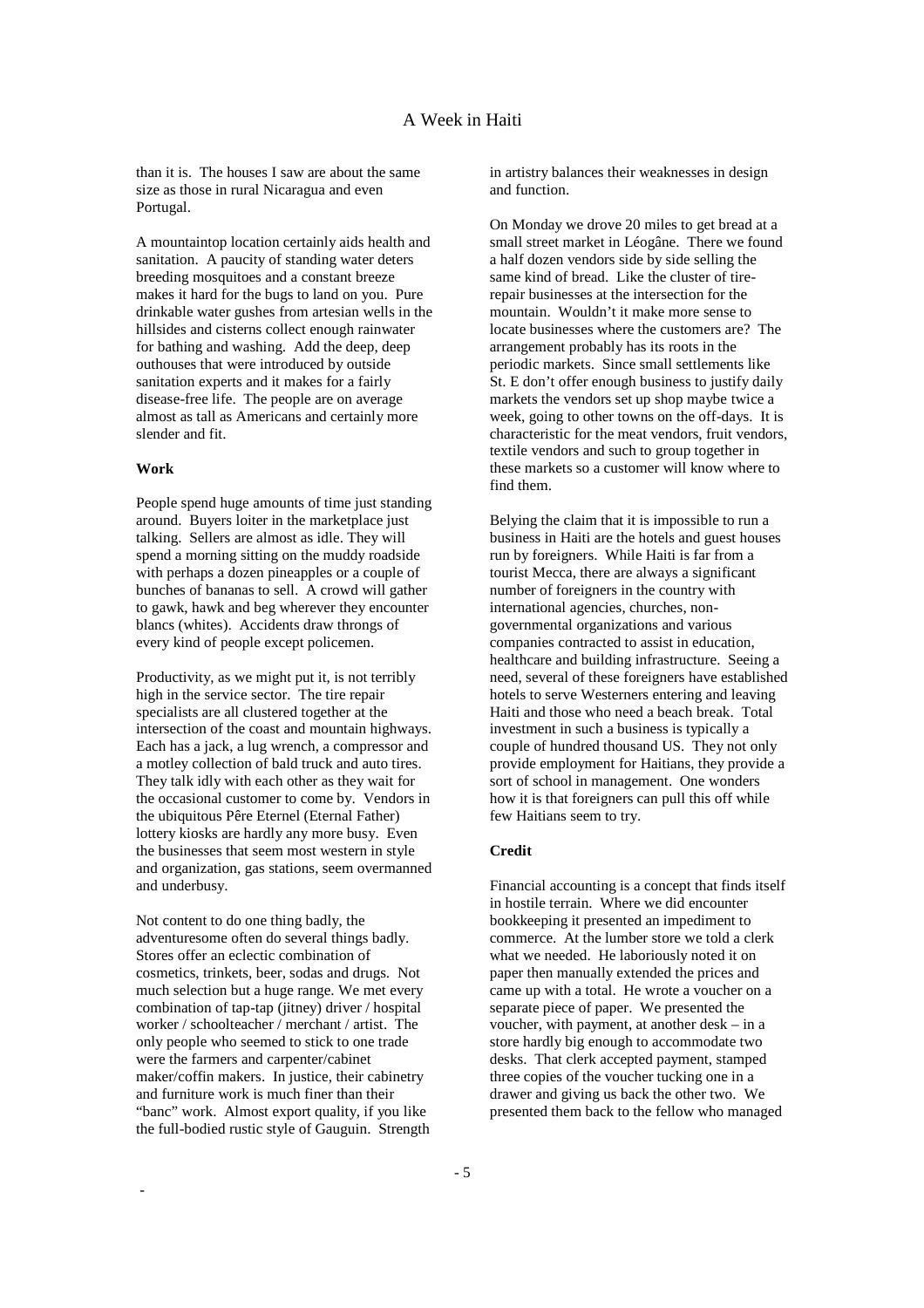the merchandise. He gave us the lumber, kept a copy and gave us one as a receipt.

The hospital uses the same approach. Have an emergency? Great. Get a voucher, stand in line to pay it, go back and wait to see a doctor, get a prescription for drugs, stand in the same line again to pay for the prescription, present the paper back to the druggist, get your medicine and go. That's an outline – the actual process is considerably more involved. The systems for paying the exit tax at the airport, and for matching departures from Haiti with arrivals (Haiti doesn't want illegal immigrants!) were similarly involved.

The accounting rationale (in Western terms) for systems such as these is to promote honesty by involving two people in each transaction. Management has to close the loop, matching paperwork on the merchandise and financial sides of the house, to make the system work. Otherwise it is no more than an elaborate and costly show. Given that every other attempt at imposing systems comes a cropper in Haiti, one wonders.

Credit is built on trust. Both trust and credit are almost nonexistent in Haiti. The carpenters we worked with could double their productivity if they had a \$500 generator and another \$200 in power tools and electric lights. They would improve the quality of their work, making more accurate cuts, substituting screws for nails, power sanding and so forth. There are similar returns to be found in ownership of cell phones, cattle for fattening, sewing machines and other inexpensive tools. The country could use a microcredit operation similar to the Grameen bank that has proven so successful in Bangladesh. A couple of aid agencies had signs that suggested they might have such offerings but nobody in St. E seemed to know about them. Their mindset is "You give me," not loans. Gifts don't involve accounting. You have the option of selling them for cash rather than seeking a return on investment. Since the Americans show up as regularly as Santa Claus, why not?

Credit is an abstraction – buying power without cash money. Abstractions don't figure prominently in Haitian thinking. A job description is an abstraction. The big man in charge is reality. A hierarchy is an abstraction. What you can get away with is reality. Traffic rules are an abstraction. An empty lane, on

-

whichever side of the street, is reality. The public good is an abstraction. Throwing trash in the street, peeing against the wall or denuding a hillside for firewood is reality – immediate benefit.

#### **Organization**

Large scale organization requires a level of trust. The big boss depends on lesser bosses to execute his plans. He defines the authority of his subordinates, gives them responsibility, measures their results and holds them accountable. Peter Drucker 101. In addition to the managers who report to him, the big boss usually has a number of aides to manage his schedule, handle communications and the like. He himself usually has to submit to oversight by some sort of a board of directors.

This is far removed from the "big man" model. The honcho alone makes the decisions. The minions who carry them out are motivated by greed and fear. The honcho tends to be secretive and suspicious. Since power is an all-or-none proposition, losing a little is tantamount to losing it all. There is a tendency not to use aides because of the openness it would require. There is a tendency not to give subordinates too much information because they are all potential competitors. The result is arbitrary and inefficient management.

The Episcopal Church was the only hierarchy we could observe. Pêre D, the priest in Léogâne, was responsible for something like nine congregations within a 30 mile radius, each with hundreds of congregants. He also had charge of the affiliated schools and some responsibilities associated with the Episcopal hospital. So far as we could tell he had no staff. If you needed something you drove to Léogâne and sought an audience with Pêre D. himself.

Each congregation had its own lay leader and each school its headmaster. They had long been quite autonomous, as Pêre D.'s predecessor rarely ventured into the mountains. Their prerogatives included hiring staff, collecting tithes and tuitions and managing expenditures. Since all had private businesses on the side there was a little bit of money to be turned. Pêre D. had his hands full reining them in. To my knowledge he had to do it personality by personality, place by place. There did not seem to be any clear definition of the scope of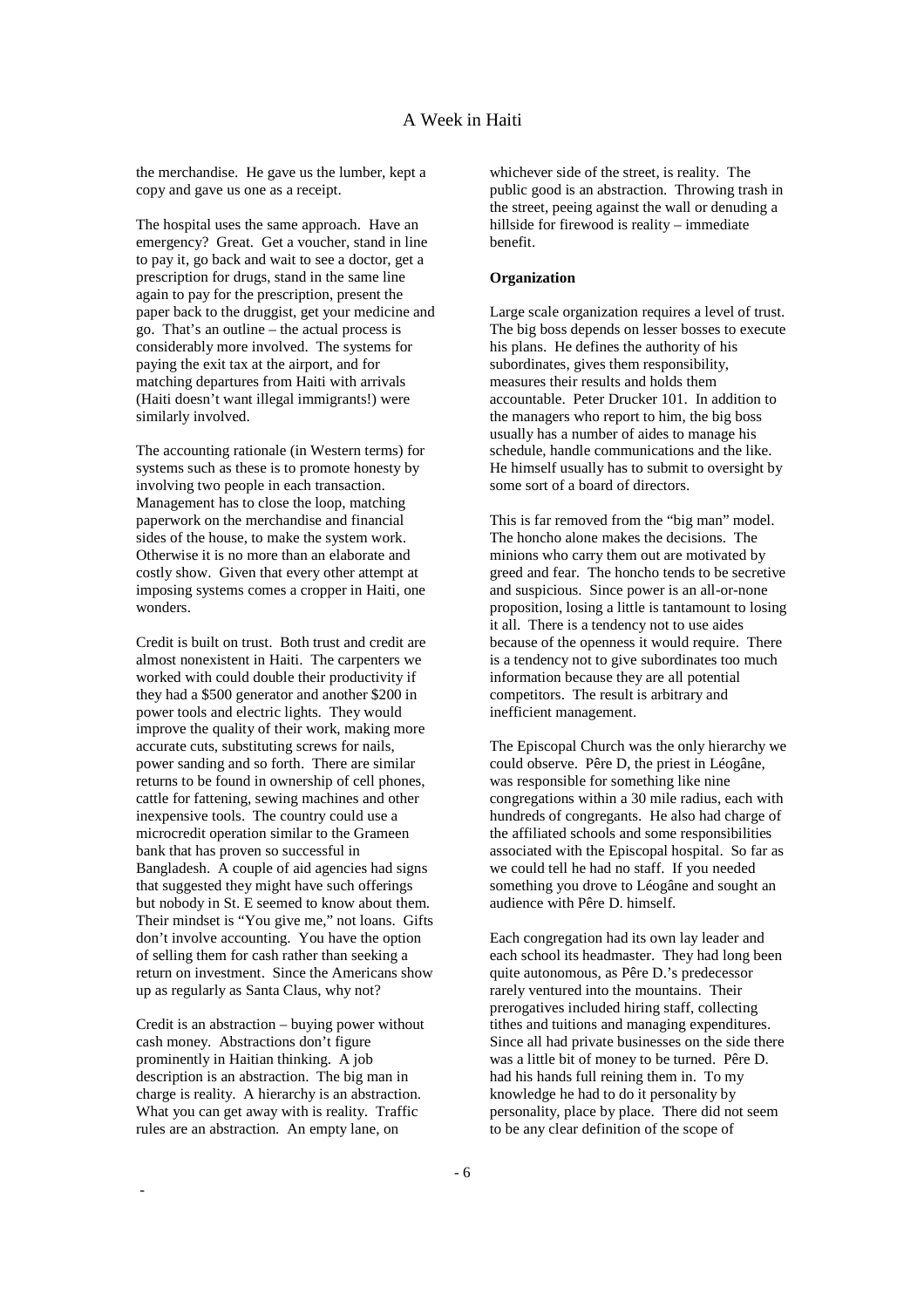responsibility for a lay leader or headmaster; all was subject to contests of power. We, by dispensing our largesse through the church hierarchy, tipped the scales decidedly in favor of Pêre D over the unordained lay leader on the mountain, "Pêre" G.

#### **Infrastructure**

Public works require large-scale planning, organization and cooperation and ongoing funding. Managing them involves using abstractions such as organization charts, diagrams, job descriptions, budgets, audits, contracts, and credit billing.

It is no surprise that telephones and electricity are sporadic to nonexistent in Haiti. Such good roads as exist have been built or recently restored by Americans, French or Dominicans. Haiti itself has no functioning department of public works. Trash collection, sewer systems, waterworks and postal service the same story. The mail takes a week and a half; many places have no delivery. Checks are routinely stolen from the mail. International freight and parcels run a similar gauntlet of delay, theft and extortion.

The only police we saw were directing traffic in a big intersection near the airport. None showed up for the fatal head-on outside the lumber store. Both cars remained in the roadway, crunched up to their windshields, the body behind the wheel, surrounded by gawkers, and nary a cop in sight. Our rental car instructions said to call the police in case of an accident. Good luck. No cops, no cars if there were cops, and probably no interest even if there were cops and cars.

"No rules" takes its toll on cars. On our way back to Port au Prince I started trying to spot a car with a single straight body panel. It was ten miles before I succeeded. There were new cars at a Toyota dealership. We saw numerous fender-benders. The drivers would say nasty things to each other, pry the metal away from their tires if necessary, and drive on. While we were parked at the lumber store I helpfully bent back our truck's rear view mirror to allow passage of another truck who was going through it with or without my by-your-leave.

Some German claimed that the capacity for maintenance is the measure of a civilization. It requires training of one or more echelons of

-

repair technicians who may have different specialties. It takes a supply chain capable of delivering repair parts. Routine maintenance takes planning, budgeting and scheduling. Remedial repair takes communications and transportation resources. The capacity for maintenance distinguishes a great military such as that of the US from second-rate powers such as Russia and Iraq.

Haiti does remedial maintenance only. Whatever breaks is generally fixed on the spot by whoever is available. If it gets fixed. A disabled gasoline tanker straddled the main road as we drove to the mountain. Coming down two days later, in the same spot, there were several bodies at work underneath the beast. That afternoon we had to wait as it sprung back to life and crawled off to the side of the road. Our Delco never did get fixed. When our master carpenter felt the set of the teeth on our brand-new saws was too wide he hammered the teeth down. Saws are tempered metal. The teeth didn't move much and three broke off.

### **Education**

Haiti has embraced some abstractions borrowed from abroad. One such is an official language. Until 30 years ago it was French, despite the fact that almost nobody spoke it well. Newspapers are still in French, though billboard advertising and radio are now in Creole. There is no standard for the Creole language. Spell Creole with K or C? Spell Léogâne with or without the accents? Take your pick.

Education is an abstract good. Law mandates free education up through one's teens. Government, however, provides neither teachers nor schools. The gap is filled by entrepreneurs offering education at rates most families on the mountain can afford. Americans are appalled at the courseloads children will take: French, English, mathematics and social studies all in the same semester. The gap between the abstraction of course objectives and reality of what they actually learn is sobering. They succeed, as noted above, in French. This is no surprise because of the similarity between French and Creole vocabularies. English is another story. Nobody spoke it well, a few could carry on a limited pidgin conversation. There was not much evidence of mathematical literacy. Adults I taught had learned the formula  $a^{n} * a^{\dot{m}} = a^{n+m}$ but could not apply it to find that  $(2x^2)^2 = 4x^4$ .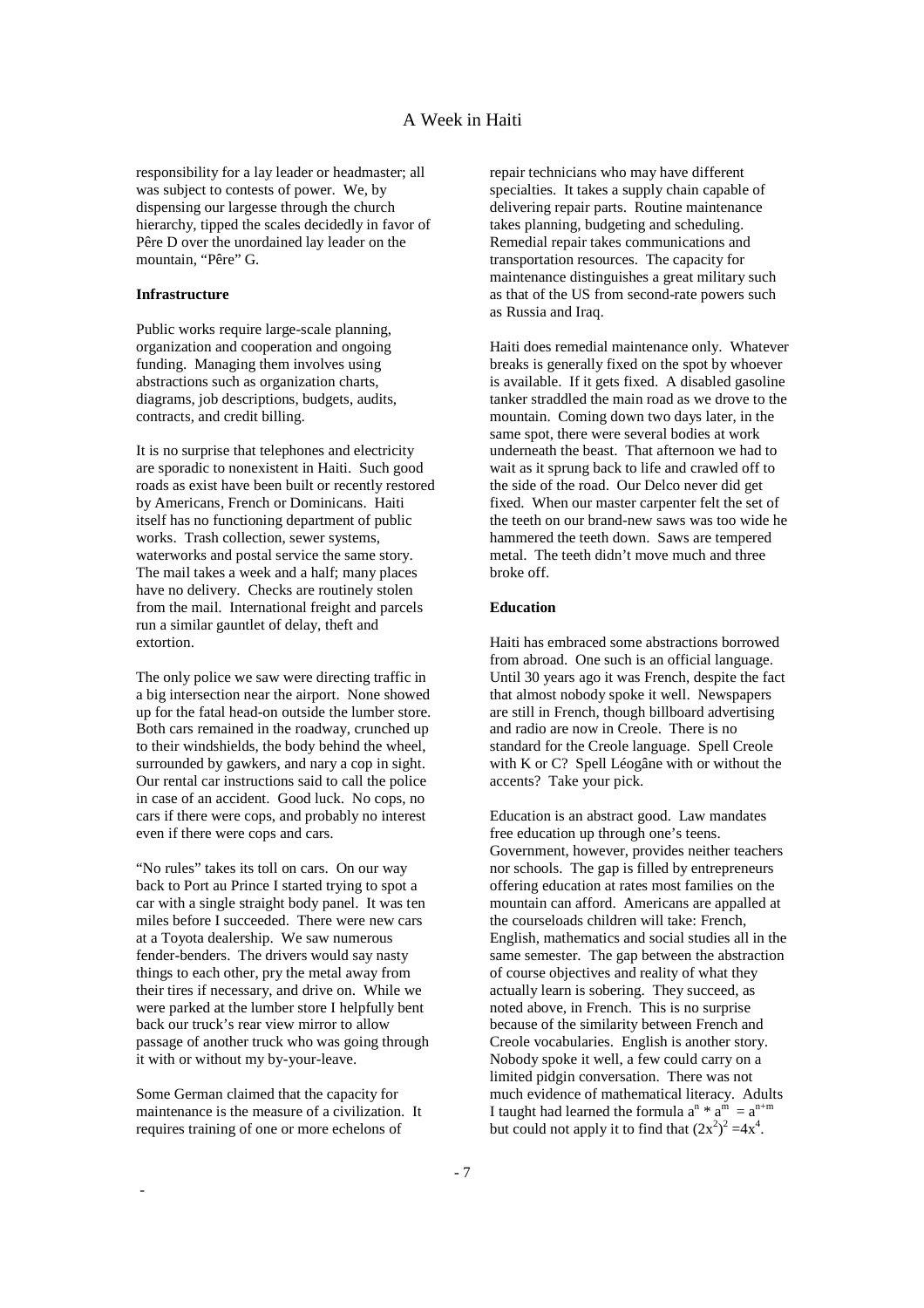One of the nicest guys on the mountain, JL, probably approaching 20, invited me to his home. He and I conversed easily via his fluent French. He introduced me to his father and showed me pictures of his family. He showed me his English coursework, about a fourth semester level, which he understood fairly well though he spoke it poorly. Then he pulled out his Optics textbook. The first page of the French text included a diagram of light passing through a lens, with lines showing the angle of incidence, angle of refraction, focal point and other characteristics of a lens. The following pages were dense with algebraic and calculus expressions. JL showed me how far he had progressed in the book. He had finished all 70 pages of text and had gotten through four of the 15 pages of footnotes.

So many questions flew into my mind! How can he study such a book on his own, without a professor? How can he possibly understand all that calculus when nobody I had encountered could handle much algebra, and in my conversations with JL himself he had not understood the arithmetic of accounting? Who in the world reads footnotes in sequence rather than as clarification of points in the text itself? Even if he did learn optics, of what earthly good would it be in the mountains of Haiti? I praised JL for his industry and didn't ask a single question.

### **Religion**

-

Beyond a common name, common organizational structure (on paper) and belief in a common God, there is not much similarity between the Episcopal churches of Haiti and the US. The US is liberal and intellectual, concerned with theological issues such as the trinity and social issues such as ordaining homosexuals. The Haitian church echoes ours of a millennium ago, explaining such mysteries as death and disease as interpretations of God's will. "Dye yle" – if God wills – is as meaningful to Haitians as In sha' Allah to Muslims. They accept their lot fatalistically, putting themselves in God's hands and depending on Him for salvation in the life hereafter.

Folks on the mountain do a good job of living according to the good book. They are generous with one another. So far as we could see they care for family. Infidelities, if any, were

certainly not evident to us. They don't squander their time and money on drinking and gambling. The entertainment they presented us included a morality play pitting a priest against a witch doctor fighting for the soul of a drunken gambler.

#### **Is Haitian Society Successful?**

Droves of well-intentioned foreigners think Haiti is a failure. By contemporary Western standards of material prosperity, health and longevity it is. By standards of personal development – education, access to culture, the world of ideas, it also fails.

By the standards of evolution that made Man dominant over the earth, however, they are quite successful. They are self-replicating both as a people and a culture. Whatever their health issues their numbers have increased 14-fold since independence, that despite sending many native sons to other lands. Their culture has not changed much since the founding of the Republic, and in fact remains true in many ways to that of their African cousins. West African culture, whether from Haiti or Africa itself, is a growing influence in America and Europe. It has always been present in music. African "attitude" increasingly affects the way young Caucasians talk, dress, think about sex and relate to their elders.

Curiously, by standards of evolution our Western society is not in such good shape. The United States stands alone among first-world countries in sustaining a birthrate that will maintain its population, and we do that primarily through the fertility of immigrants. Italy and Japan have replacement rates of 1.2 (children per two adults) versus the 2.1 needed to maintain a stable population. Western culture is also permuting via phenomena such as drug use, promiscuity and rampant materialism that threaten its ability to propagate itself intact.

History is full of instances in which supposedly more advanced societies are displaced by "barbarians". The Goths and Visigoths swept over Rome. The Huns swept over Europe. The Mongols conquered both China and Islam. Archeological evidence shows that advanced civilizations in Africa, Cambodia, Peru and many other lands abruptly ceased to exist. Should we be so confident of our superiority?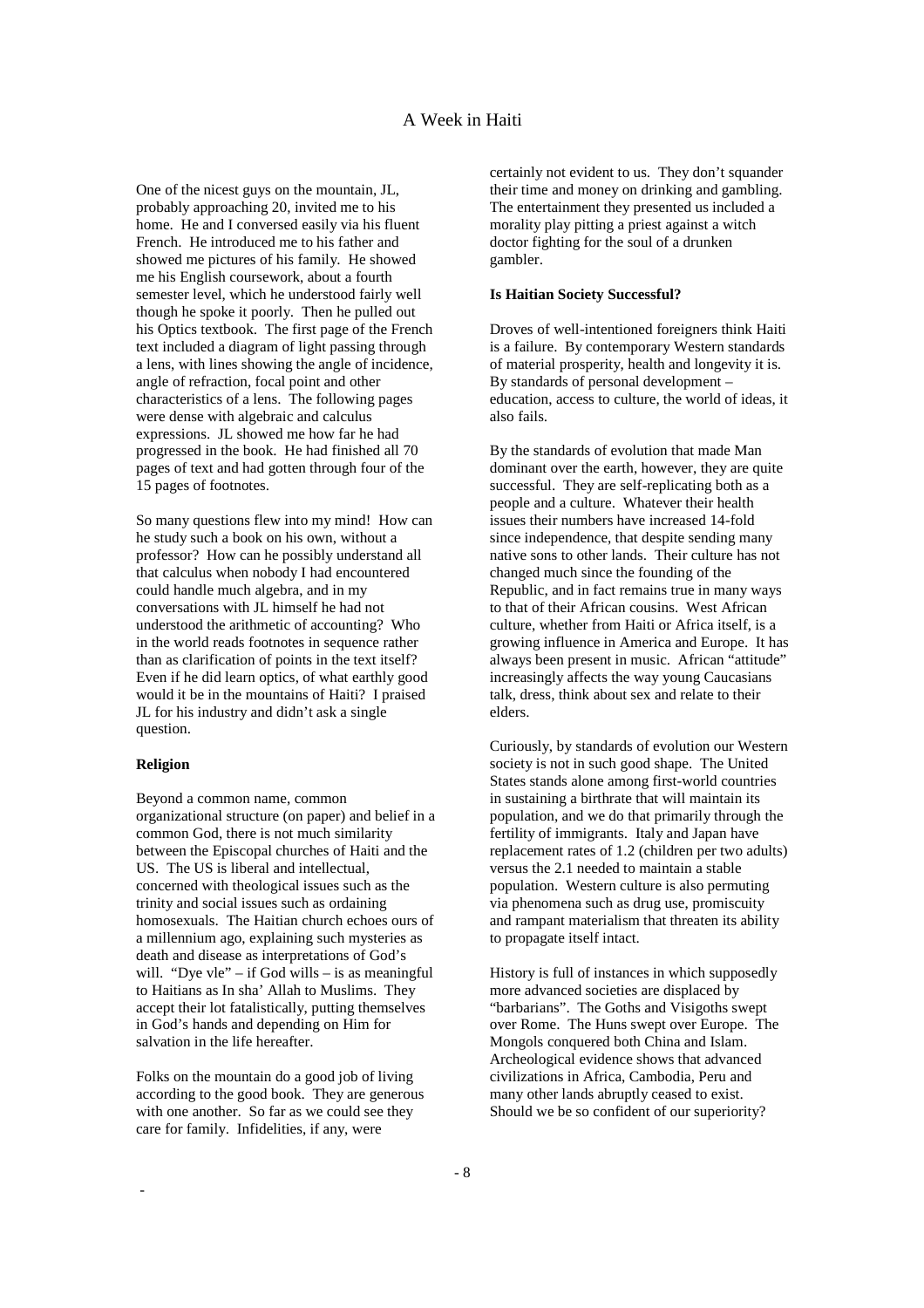Haitian society does not appear to want to change. They absorb wave after wave of aid workers, infrastructure projects, educators and medics with little noticeable change to the culture. They gladly take the immediate benefits. The advice that comes along implicitly with the help – that they should improve their levels of trust, education, justice, etc. – goes for naught.

### **Could They Change?**

The interaction between a people and their culture is vastly complex. They undoubtedly go hand in hand. Culture must have changed radically at that point in evolution when the individuals within that culture developed the power of speech. Culture changed again when people became literate. One can assume that people changed also, to the extent that people capable of literacy became richer and had a better chance at reproduction than those who did not.

American experience shows that some peoples have great difficulty absorbing a foreign culture. While African American ex-slaves have had some difficulty adapting to European culture, Native Americans have fared far worse. Those on reservations are in no man's land, deprived of their hunting and gathering culture and largely unable or unwilling to enter the intensely commercial culture of America.

Americans are not all geniuses. As is well documented, our kids stack up poorly in international comparisons. Fortunately we produce enough Edisons, Henry Fords and Bill Gates' to found the enterprises that make us rich. They in turn find enough people with technical and management skills to build their empires and employ the vast bulk of the population whose major skills are the ability to execute following plans made by others. The geniuses, by enabling ordinary people to become highly productive specialists, make everybody well off.

To vastly simplify the argument, wealth requires organization, and organization requires superior intelligence at the top levels of society. That intelligence establishes and manages systems of infrastructure, education, production The G factor, general intelligence, seems to be a key ingredient.

-

Researchers generally agree that a bell curve fairly accurately reflects the way intelligence is distributed within a society. Large numbers of studies demonstrate that it applies over different populations. The centers of distribution vary from study to study, but generally run about an IQ of 117 for Jewish populations, around 106 for Japanese and Chinese and 100 for Caucasian Americans. So far there is little dispute. Murray and Herrenstein, however, stirred up a hornet's nest when they reported in "The Bell Curve" that research consistently places the centers of the curves for Native, Latin and Afro-Americans below 100. *NB: In 2009 I add an extensive bibliography which appears at the end of the article,*

To them the question is of interest because it affects public policy. Is the fact that Jews are vastly overrepresented in the legal and medical professions and underrepresented among hod carriers an indication of discrimination? Or that the converse is true of Latinos and blacks? Discrimination is illegal and immoral, but our Constitution guarantees the freedom for each person to rise to the limits of their personal ability. Which is it?

For all the catcalls that greeted "The Bell Curve," and despite the authors' own frequently repeated call for further research, there is little new research and no refutation has appeared with near the gravitas of their work. American culture and political life is very deeply invested in the proposition that while many people and peoples are above average, nobody is below average.

Connecting the dots back to Haiti. The people I worked with had difficulty with abstract geometric concepts in their carpentry, abstract mathematical notions and abstract concepts such as accounting and the separation of jobs from personalities. Evidence suggests that the problem dogs every type of organization in the country. To ask whether the people are cognitively capable of more complex organization seems to be an obvious question, aside from the fact that the question itself undermines the precepts of the aid givers and the societies that send them.

Murray and Herrenstein guess on the basis of studies that they consider inadequate, but nonetheless the only ones available, that the median IQ of native Africans is around 75. If that turned out to be true of Haiti it would go a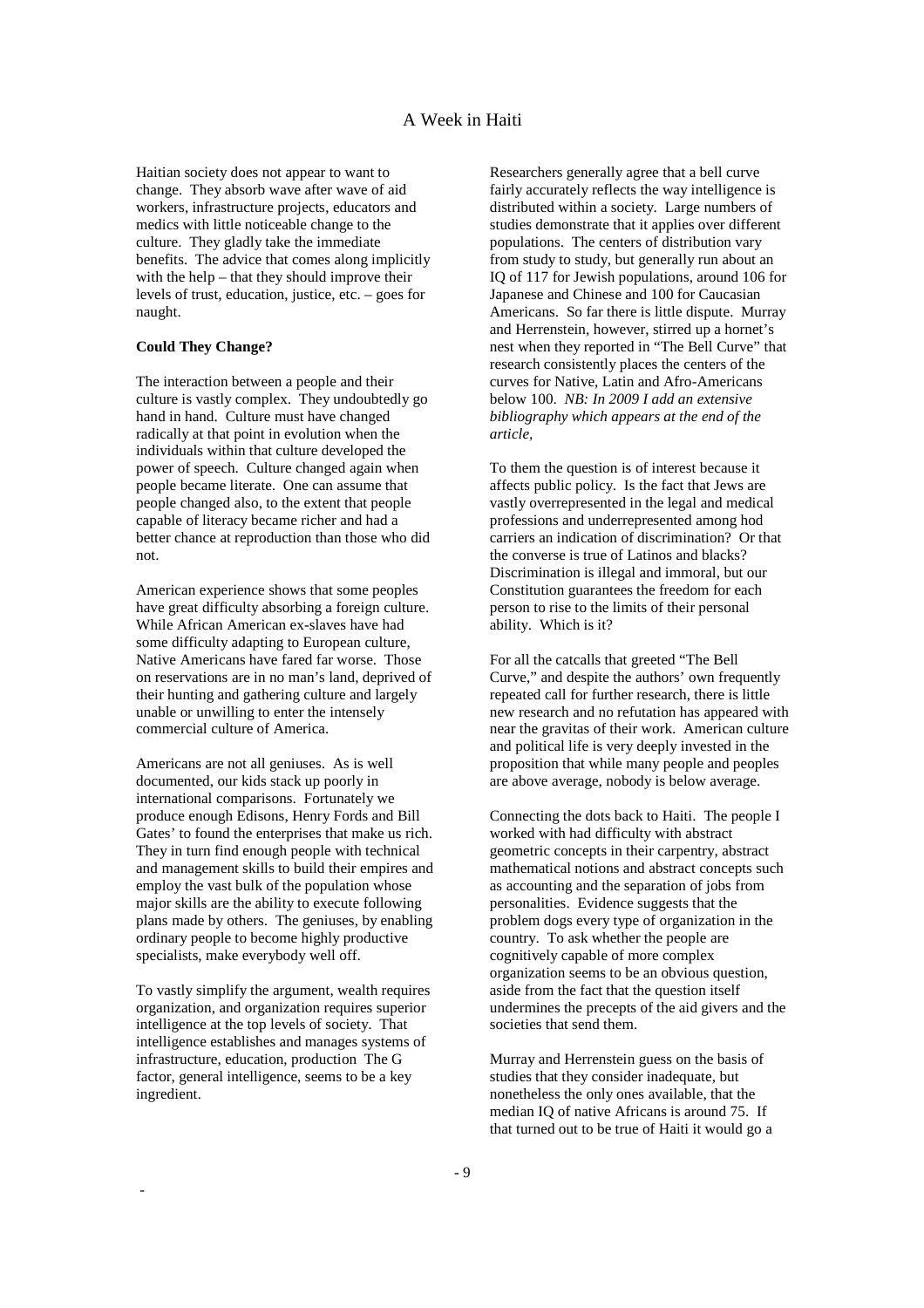long way towards explaining the observed phenomena. Making the gross assumption that a bell curve distribution could be applied to both societies, and the equally gross assumption that one person in 100 is 2.5 standard deviations above the mean (that is, if the average is 100, of 1% of the population has an IQ of 140), America would have 300,000 people with IQs in the 140 range, about the average of corporate CEOs. Haiti, with a smaller population and lower mean, would have 7.

It would further mean that a person with an IQ of 100, the average in our society, was in the top 5% of Haitian society. Whereas the average Joe in America functions well as a cog in the American productivity machine, taking food orders, selling insurance, fixing cars, such people would be relatively scarcer in Haiti. Compound that by the fact that the American works with systems designed and managed by relatively more capable people and we would have an overwhelming advantage.

If true, these hypotheses alone, absent any other differences, could explain the lack of organization and enterprise in Haiti. Culture, education, and resources also surely play a role. While it would be incredibly premature to jump to any conclusions regarding the limits of progress that are possible in Haiti, it seems very naïve to continue to pour resources into solving "problems" without analyzing whether or not our perceived solutions are feasible in a Haitian context.

### **What development would be possible?**

Few enterprises are able to take advantage of cheap labor in an environment that is almost wholly lacking in infrastructure and education. Those that can are often, ironically, in the technology area. Data is far easier to transport than raw materials and finished goods.

Affiliated Computer Services of Dallas bypassed local telecommunications to set up a modern data entry operation in Ghana. They were able to offer a piecework rate substantially below labor costs in more developed markets, yet with wages and working conditions substantially above Ghanaian standards.

One can imagine such an operation in Haiti as well. A facility in the countryside would put minimum demands on the infrastructure and

-

impose minimum expectations on the people. If need be all the infrastructure could be brought by helicopter: a microturbine, portable buildings, data entry computers and a microwave or satellite link. Only one thing would be required of the Haitian officials: a willingness not to interfere.

Profit-making operations are grounded in the reality of the bottom line instead of hopes. They take advantage of known resources, in this case inexpensive labor, and present the opportunity for other resources to demonstrate themselves. The company and Haiti itself would benefit to the extent that Haitians could move into programming, network administration and management. The business would not, however, be predicated on the unproven assumption that Haitians could assume these functions.

I am probably naïvely optimistic in the hope that any for-profit enterprise might locate in Haiti. However, until that starts to happen all of our attempts to improve the country via education and infrastructure investments will continue to be based on unsubstantiated assumptions grounded more in our idealism than Haitian reality.

### **What are we doing here?**

Like every other American, I had my own motives for going to Haiti. I wanted to see it, to compare it to very poor countries I have seen on other continents (Nicaragua, Nepal, Cambodia, Philippines…) I wanted to answer for myself, as I had (positively) in Nicaragua, whether outside assistance there can be effective.

Most volunteers have purer motives. Many are driven to do something by Christian conviction. Though a large number despair of being able to improve the society, they hope to improve a few individual lives. Non-governmental organizations look a development as a kind of religion. Their objective is to raise all of humankind to a certain (though undefined) standard of living.

My sense is that it works for us because we feel good. It works for the Haitians because they walk away with material benefits. Nobody seems to care that nothing changes.